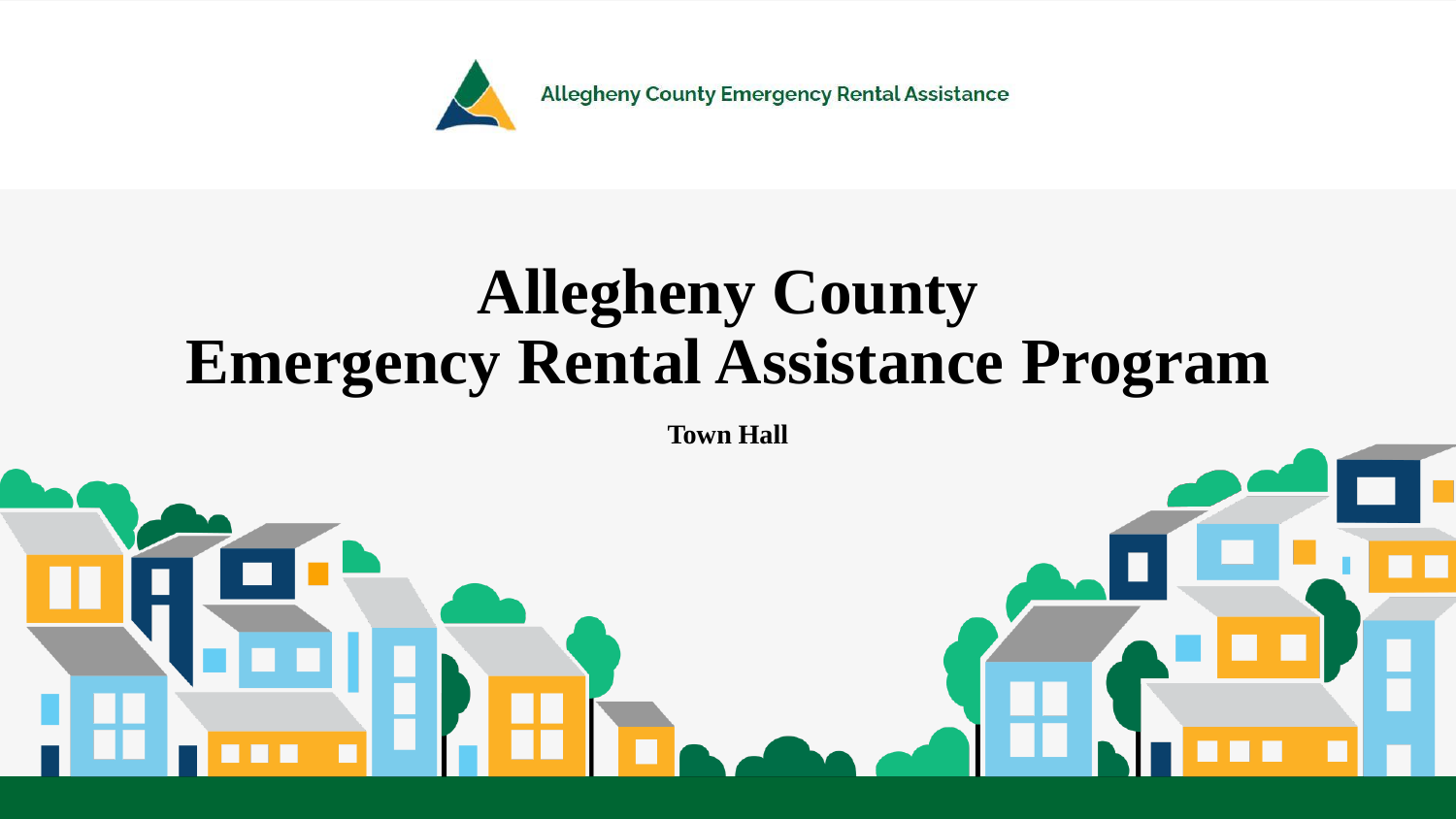## **A Massive Partnership**

- Allegheny County
- City of Pittsburgh
- ACTION-Housing, Inc.
- The Urban League of Greater Pittsburgh
- The YWCA of Greater Pittsburgh
- Dollar Energy Fund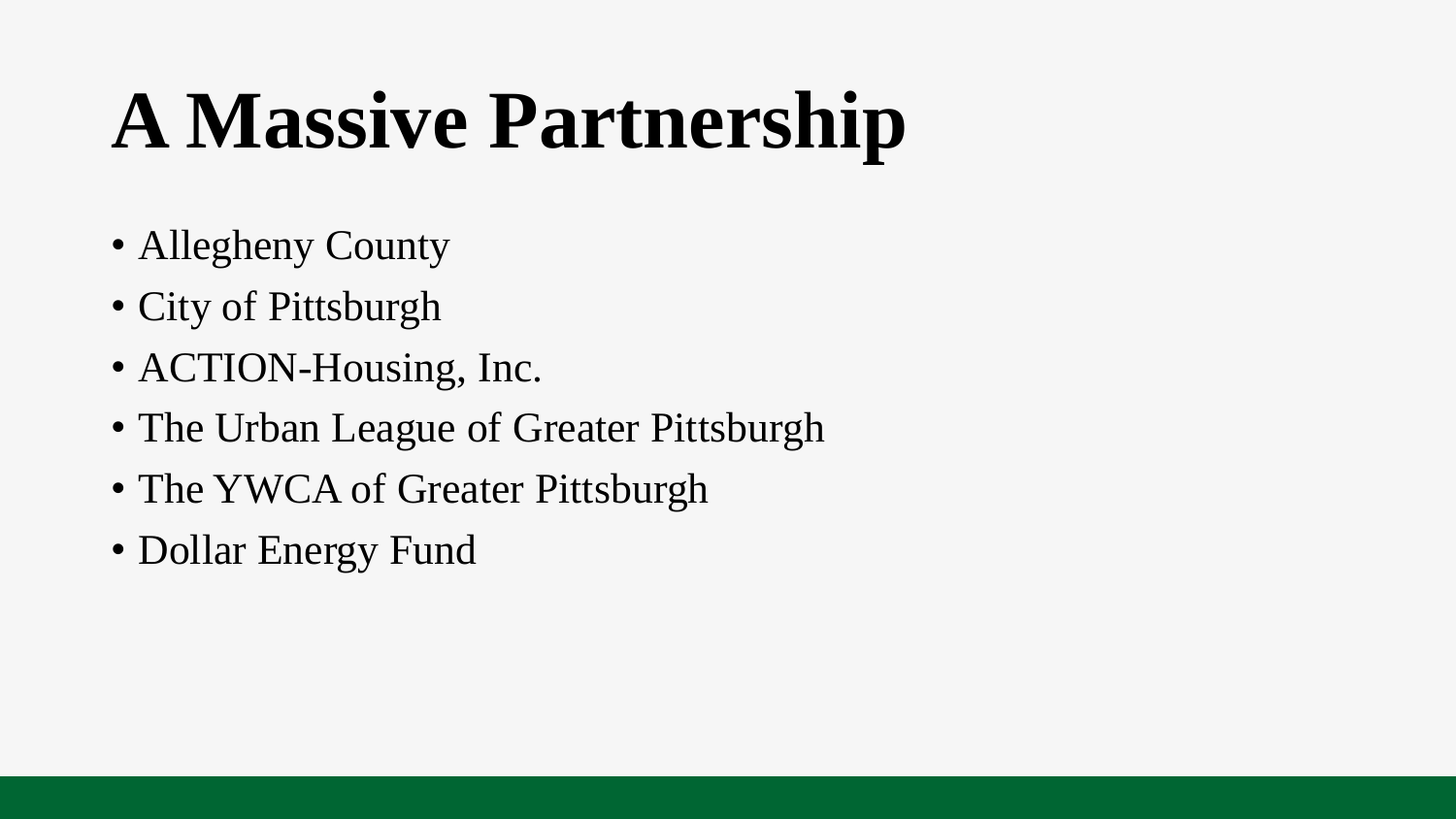## **ERAP Overview**

- Part of the Consolidated Appropriations Act of 2021, signed into law on December 27, 2020
- \$80m designated for Allegheny County and the City of Pittsburgh
- Up to 12 months of rent and/or utilities due on or after March 13, 2020, with up to three additional months if funds are available
- Program launched March 15, 2021
- End date is at least September 2021 potential extension to December 2021 – new stimulus bill may extend further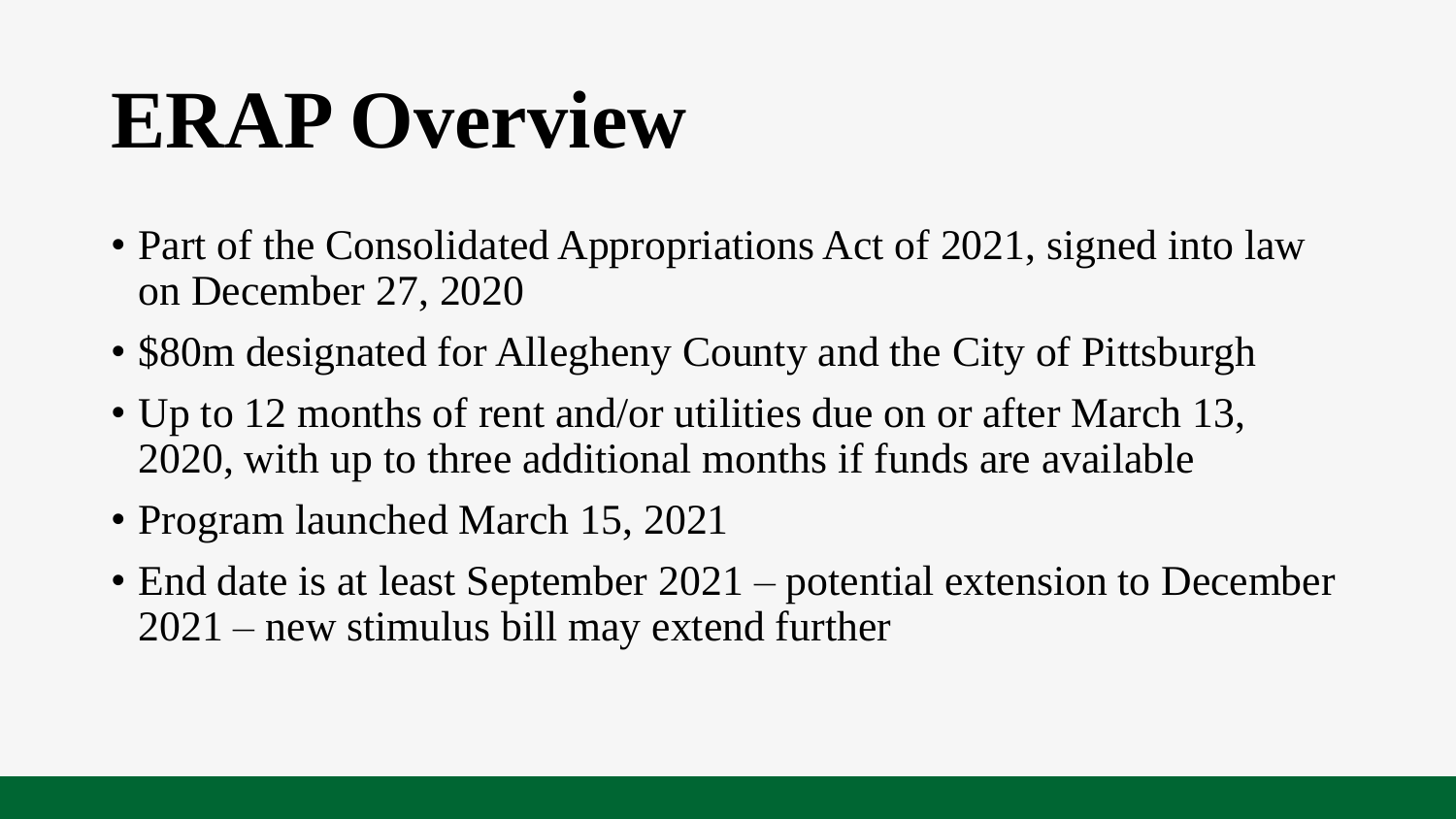# **How to Apply**

• Visit

covidrentrelief.alleghenycounty.us and apply online

- Visit one of 8 drop-in centers
- Call 412-248-0021 to set up an appointment for a phone application

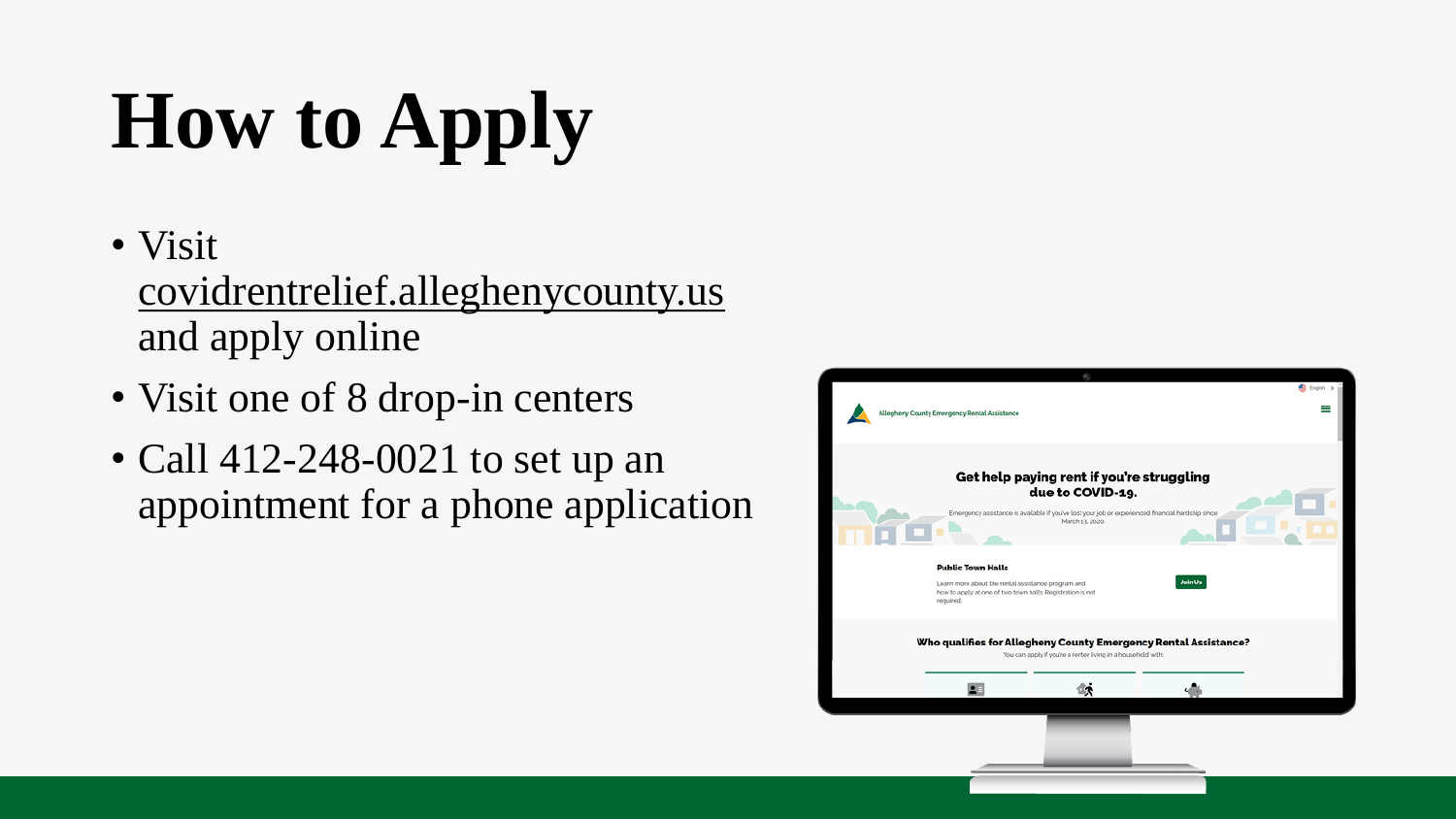#### **Allegheny County Emergency<br>Rental Assistance Program: Drop-In Centers**

Please follow CDC protocols at all drop-in centers. Wear a mask that covers your nose and mouth, stay 6 feet away from others and stay home if you are sick.

#### 1. Focus on Renewal

420 Chartiers Avenue, McKees Rocks PA, 15136 Hours: Mon, Wed, Thurs, Fri: 9:30 a.m. - 4:30 p.m., Tues: 11:30 a.m. - 6:30 p.m.

#### 2. Gwen's Girls

711 W. Commons 3rd Floor, Pittsburgh PA, 15212 Hours: Mon, Tues, Thurs: 9 a.m. - 5 p.m. Wed: 9 a.m. - 7 p.m., Fri: 9 a.m. - 3 p.m.

#### 3. Kingsley Association

6435 Frankstown Avenue, Pittsburgh, PA 15206 Hours: Mon-Fri: 8 a.m. - 8 p.m., Sat: 9 a.m. - 4 p.m.

#### 4. Wilkinsburg Family Support

807 Wallace Avenue, Pittsburgh PA, 15221 Hours: Mon, Tues, Thurs: 10 a.m. - 5 p.m. Wed: 10 a.m. - 7 p.m., Sat: 10 a.m. - 3 p.m.

#### 5. Greater Valley Community Services

300 Holland Avenue, Braddock PA, 15104 Hours: Mon, Tues: 12 p.m. - 7 p.m., Wed, Thurs, Fri: 8:30 a.m. - 3:30 p.m.

#### 6. South Hills Interfaith Movement - Bethel Park

5301 Park Avenue, Bethel Park PA, 15102 Hours: Mon: 12 p.m. - 4:30 p.m., Tues, Wed: 8:30 a.m. -4:30 p.m., Thurs: 10 a.m. - 6 p.m., Fri: 8:30 a.m. - 3 p.m.

#### 7. The Wellness Collective

337 Fifth Avenue, McKeesport PA, 15132 Hours: Mon, Tues, Wed: 10 a.m. - 6 p.m. Thurs: 12 p.m. - 8 p.m., Fri: 10 a.m. - 6 p.m. (closed Thursdays from 5 p.m. - 6 p.m.)

#### 8. Brashear Association's Neighborhood **Employment Center Opens March 22, 2021**

730 E. Warrington Avenue, Pittsburgh, PA 15210 Hours: Mon - Fri: 9 a.m. - 5 p.m., Sat: 9 a.m. - 12 p.m.



rentalassistance@actionhousing.org.

UPDATED 3/14/2021

### **Drop-In Centers**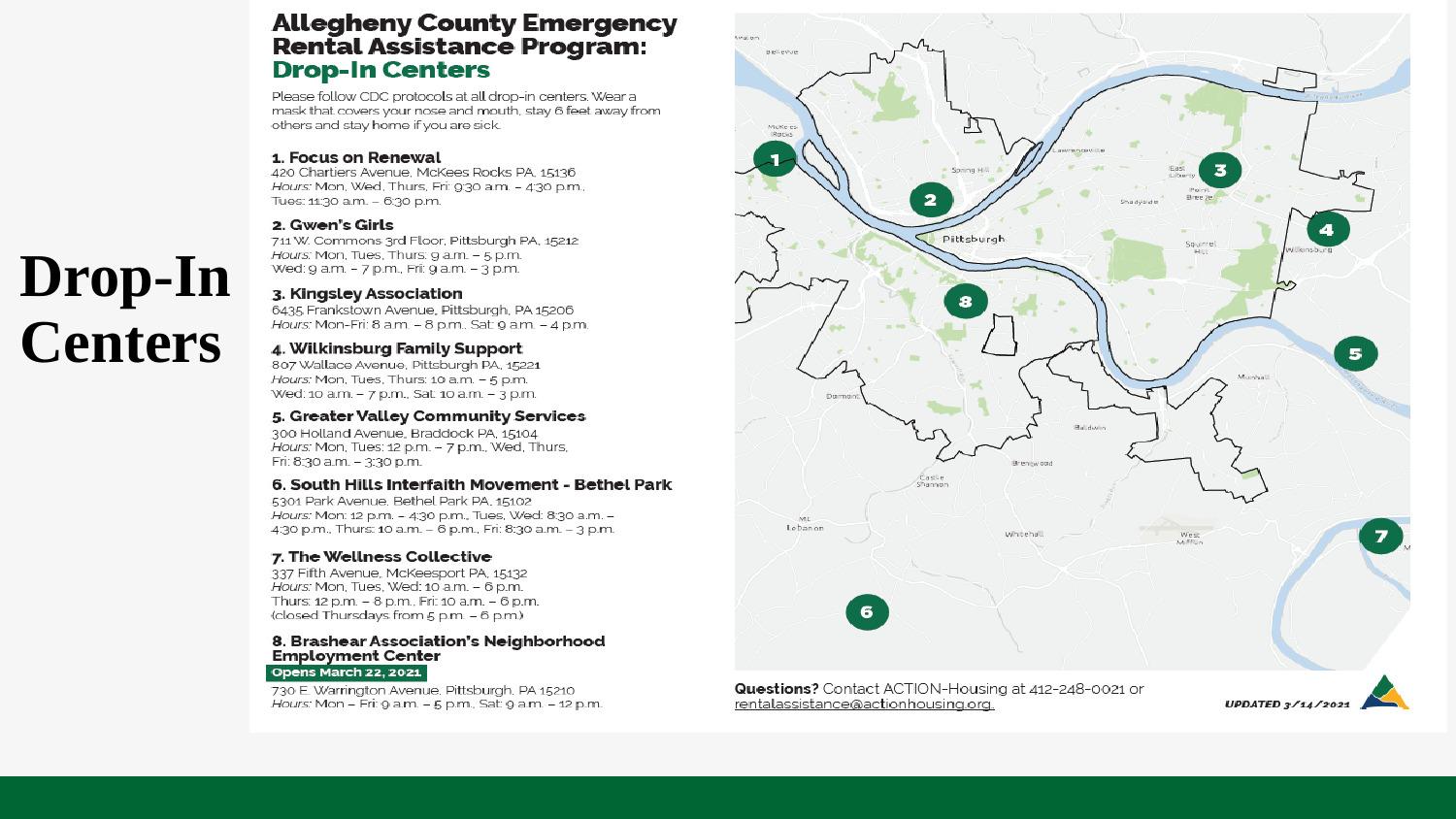# **ERAP 5 Prongs for Eligibility**

- **1. Live in Allegheny County**
- **2. Household Income below 80% AMI**
- **3. Due to COVID-19**
	- Loss of Income (to include being on unemployment)
	- Increase in Expenses
	- Financial Hardship
- **4. Risk of Homelessness or Housing Instability**
- **5. Valid Lease (written or oral)**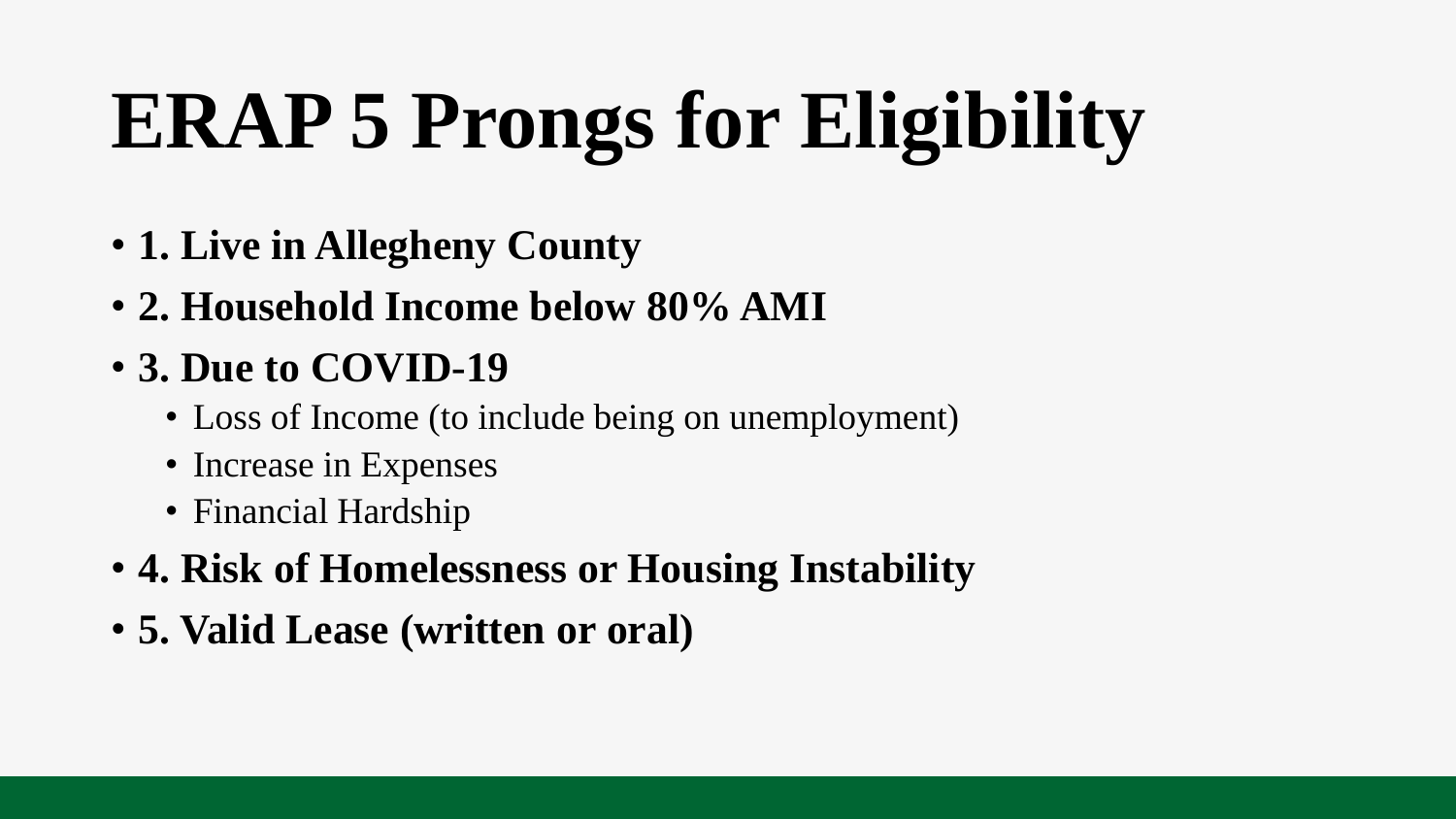### **1. Live in Allegheny County**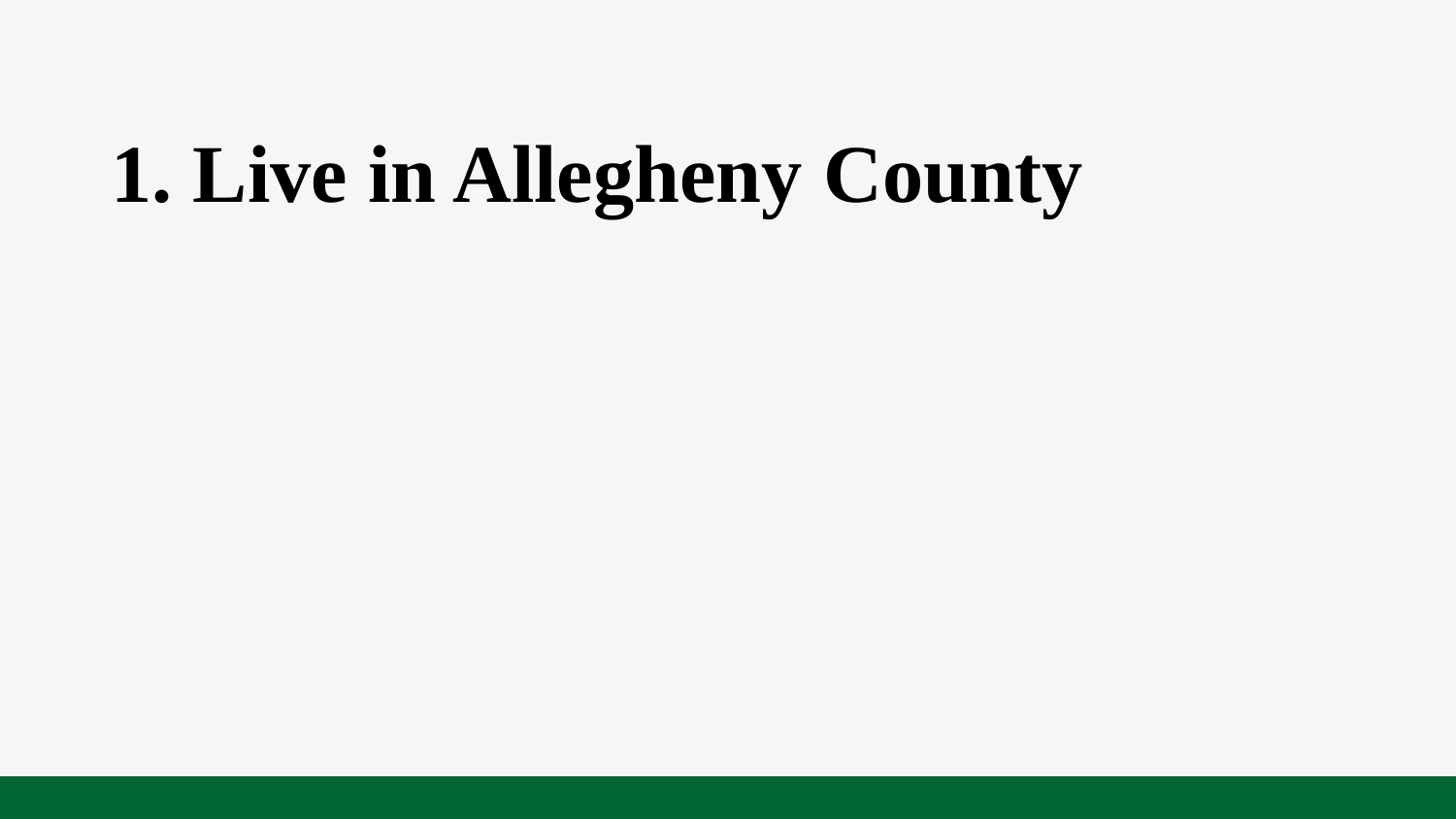### **2. Household Income below 80% AMI**

- **Every adult over 18 years old in the house who is not a full-time student**
- **Last two months**
	- Amount paid, duration of payment, individual's name
		- Pay stubs, pay statements (Uber, Grubhub, etc…)
	- SS, UC, PUA
	- Documentation for other forms of public benefits
- **Taxes**
	- 1099, 1040,  $w2s$

#### **Allegheny County Emergency Rental Assistance**

| <b>Household Size</b> | <b>Gross Income</b> |
|-----------------------|---------------------|
| 1                     | \$46,500            |
| 2                     | \$53,150            |
| 3                     | \$59,800            |
| 4                     | \$66,400            |
| 5                     | \$71,750            |
| 6                     | \$77,050            |
|                       | \$82,350            |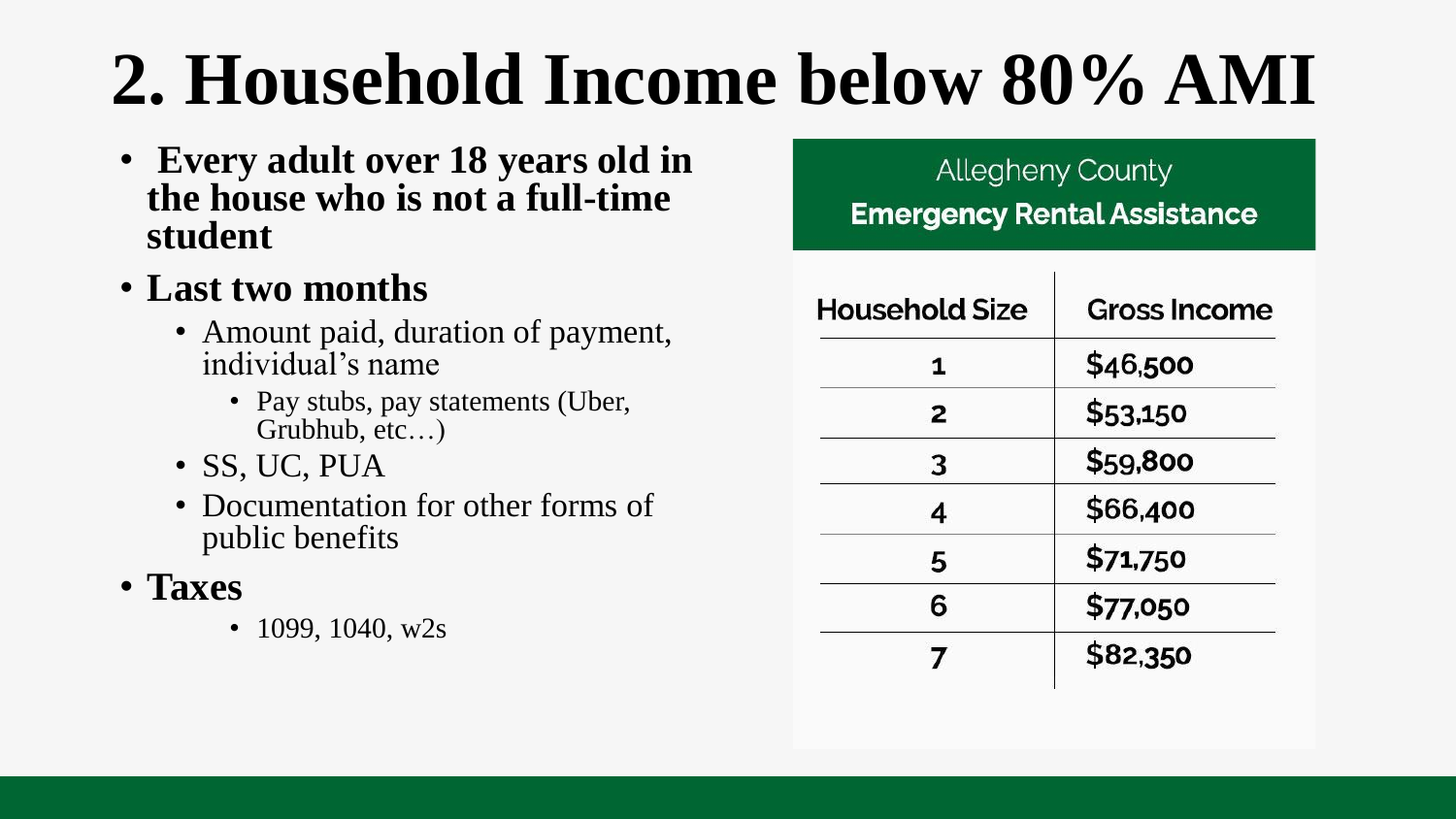## **3. Due to COVID-19**

- Loss of Income (to include being on unemployment)
- Increase in Expenses
- Financial Hardship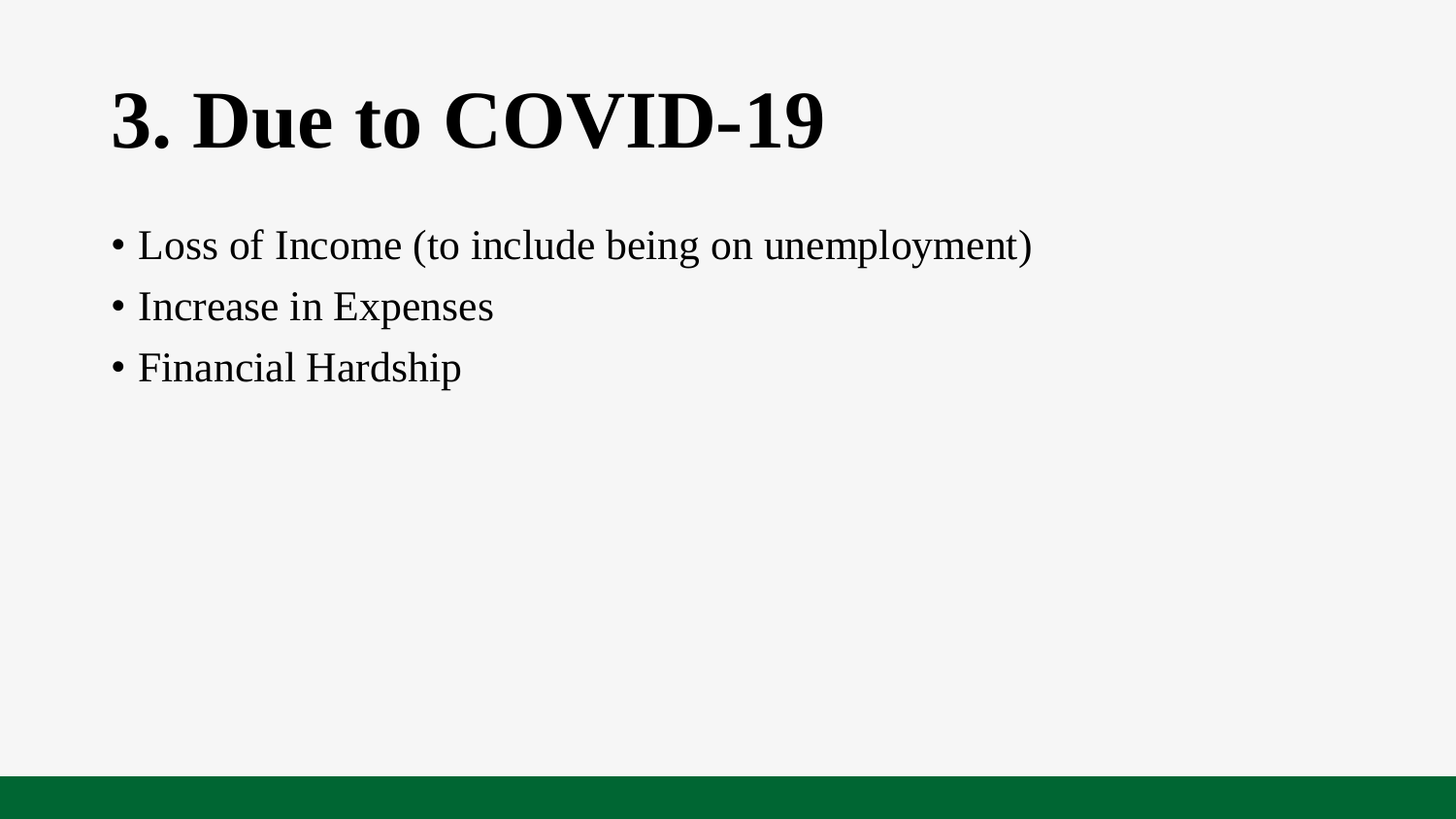### **4. Risk of Homelessness or Housing Instability**

- Late rent notice
- Late utility bill
- Eviction paperwork
- Self-certification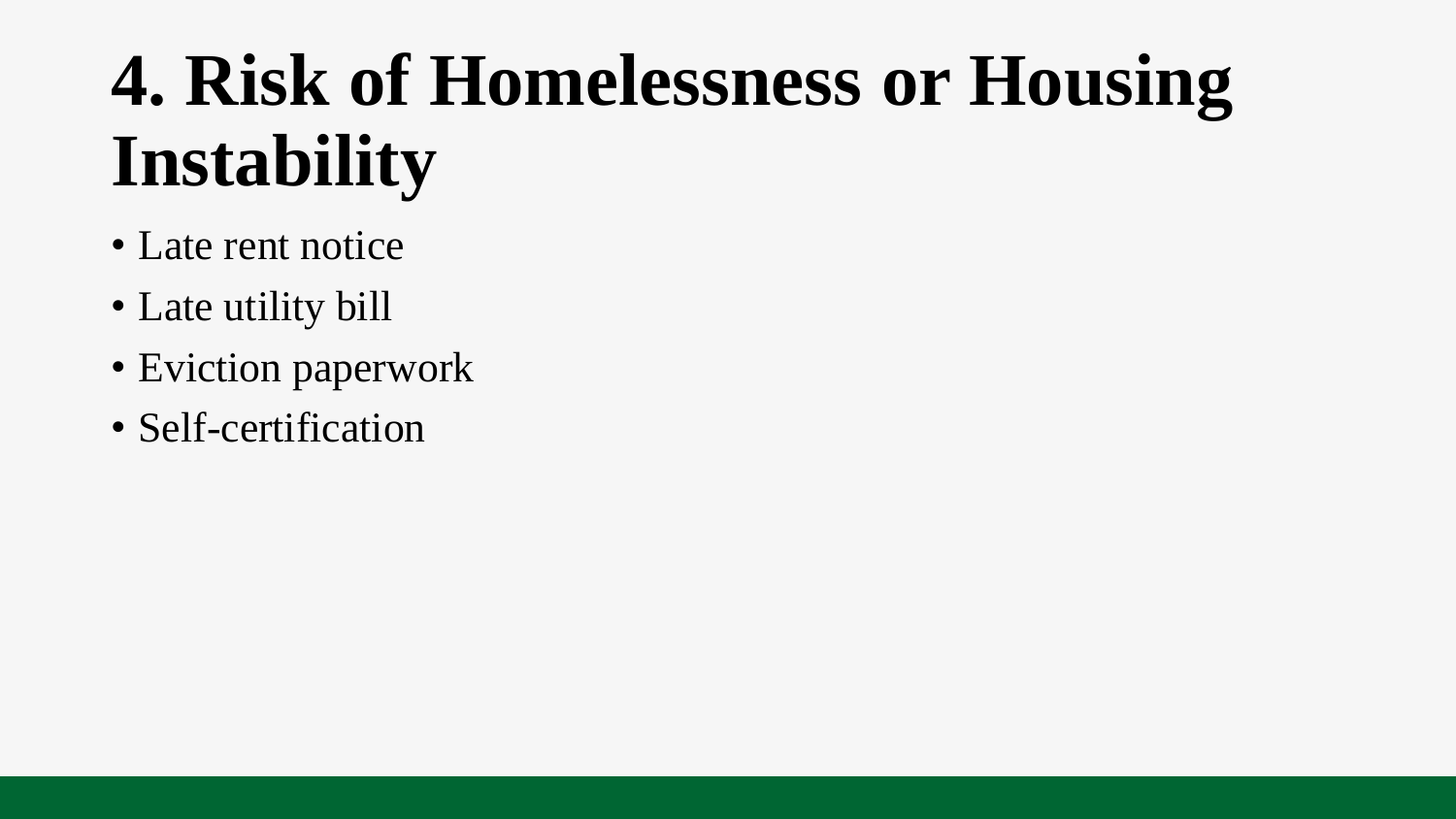## **5. Valid Lease (written or oral)**

#### • **Must Contain:**

- Tenant Name
- Landlord Name
- Amount of rent owed (500 per month, 100 per week)
- Address
- Signatures

#### • **If no lease or cannot obtain, will need other proof of residency**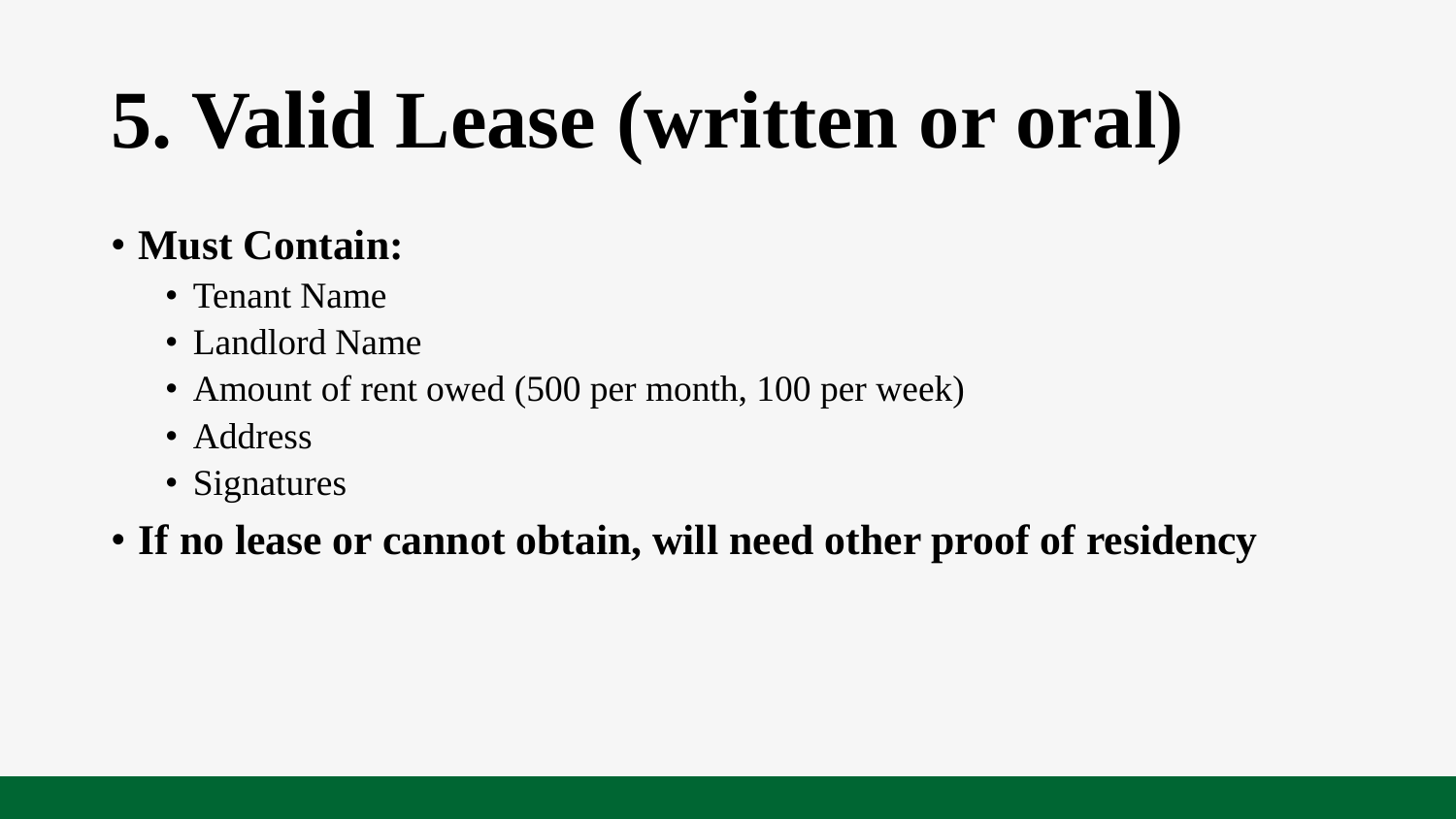## **The Process**

- **1. Inventory of applicant documents**
- **2. Outreach to tenant**

YWCA and 17 partner agencies

- **3. Eligibility determination**
- **4. Outreach to landlord/ pivot to tenant** Urban League
- **5. Payment and letter**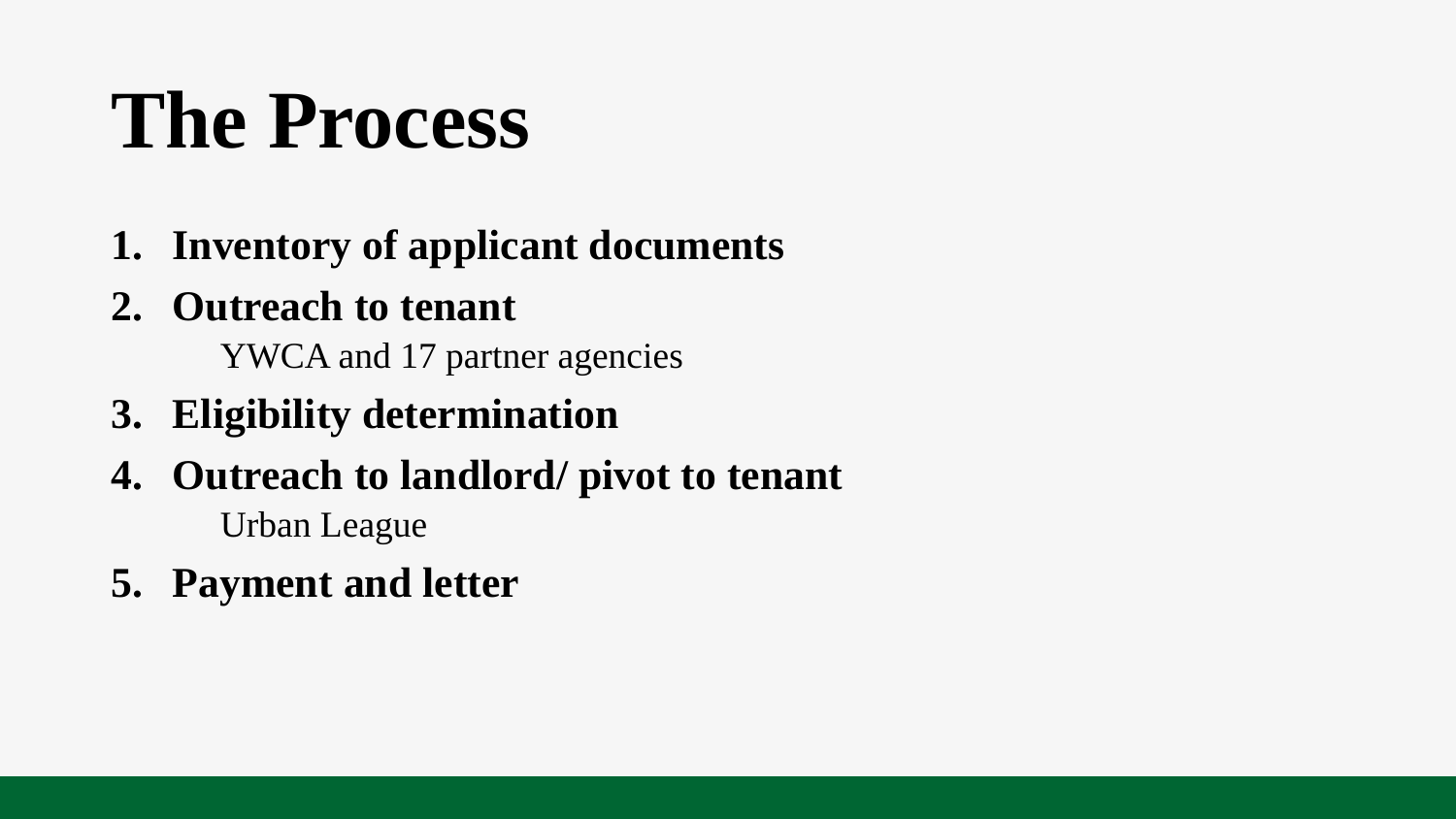# **Utility Program**

- **Same entry point as Rent Program**
- **Referral after Step 3 to Dollar Energy Fund**
	- Program will launch April 15
- **Can cover:**
	- Electric
	- Gas or fuel oil
	- Trash removal
	- Water/ Sewage
- **Provide back due or current utility bills for payment**
- **Utilities due under the lease to the landlord can be rent**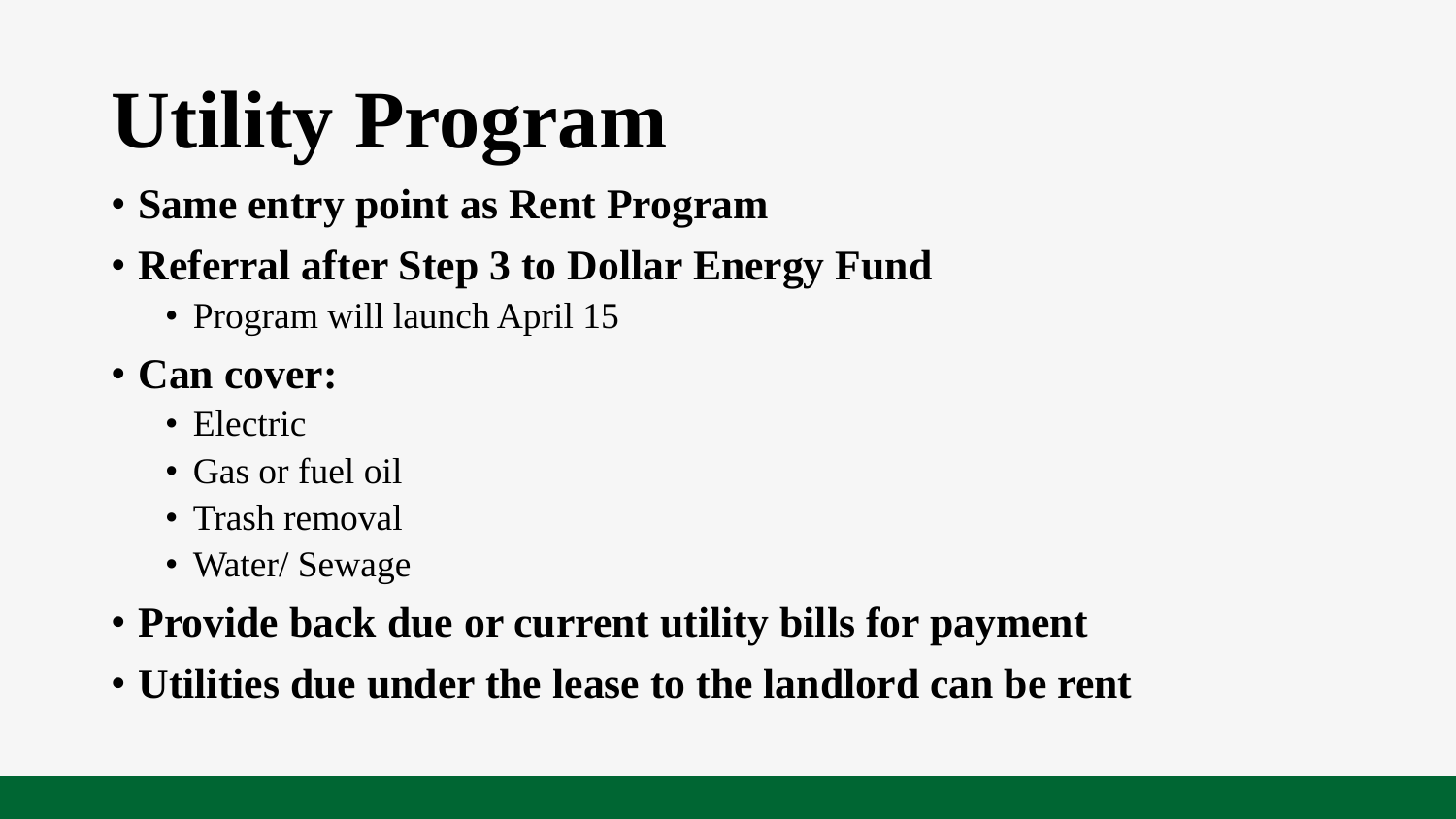## **Some Stats on the Program So Far**

#### **Allegheny County COVID Rental Assistance 2.0**

Utility Payment Information

This information is based on dispersed payments to utility companies.



Payment Information



Applications with Requests for Utilities with Payments

Utility Payments by Utility Type